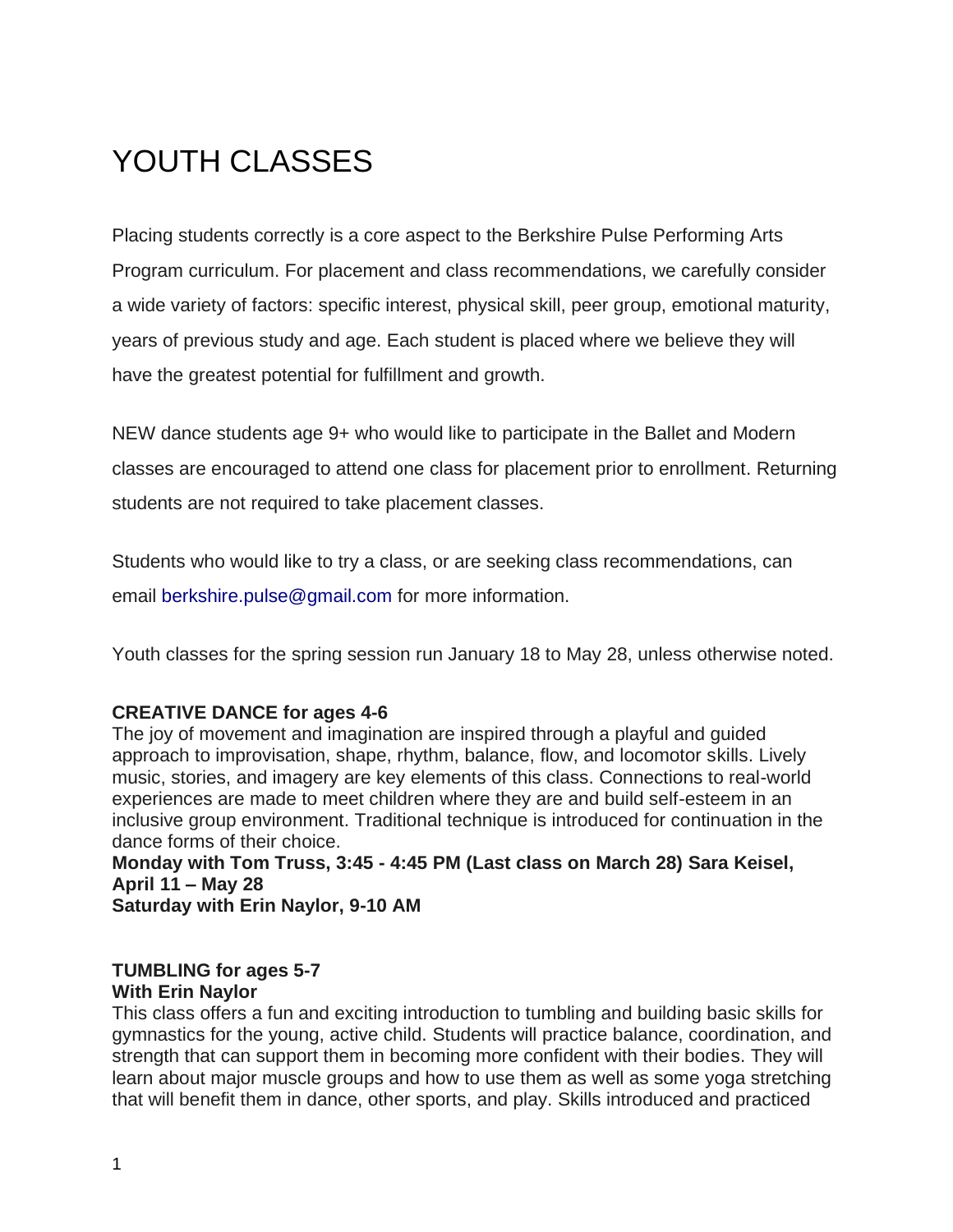will include forward/backward tumbles, headstands, handstands, shoulder stands, backbends, cartwheels, and smart stretching for safe practice and flexibility. **Saturday 10:15-11:15 AM**

## **INTRO TO DANCE for ages 6-8 With Fiona Scruggs**

A playful approach to traditional technique, improvisation, shape and rhythm, music and story, balance and flow, this class is an ideal introduction to dance. The pleasure of movement is inspired while preparing students for continuation in the dance form of their choice. Students must be at the first-grade level, to participate in this class. **Wednesday 3:50-4:50 PM**

## **DANCE FOUNDATIONS for ages 8-10**

#### **With Bettina Montano**

Students build a basic understanding of traditional modern and ballet dance technique while learning to loosen, strengthen and explore their body's movement vocabulary. With joyful and dynamic exercises and improvisational techniques, basic principles of rhythm, movement quality, musicality, and alignment are acquired, laying a clear foundation for further interdisciplinary dance studies.

**Tuesday 3:50-4:50 PM** 

## **BEGINNERS TAP for ages 7-10 With Fiona Scruggs**

This class is an introduction to the basic tap fundamentals terminology. We will focus on developing coordination, rhythmic skills and proper tap technique. Students will work as a group and have lots of fun creating rhythmic patterns and choreography. **Wednesday 5-6 PM**

## **INTRO TO FLAMENCO for ages 9-12**

#### **With Joanne B. Jackson**

In this class, beginner students will be introduced to all the basic aspects of Flamenco. Weekly classes will focus on footwork (as a percussion instrument), upper body coordination, understanding flamenco music, and compás and proper posture and breathing. With consistent attendance, students will begin to develop the muscular strength, movement skills, artistic nuance and musicality necessary for flamenco dance. **Thursday 4:15–5:15 PM**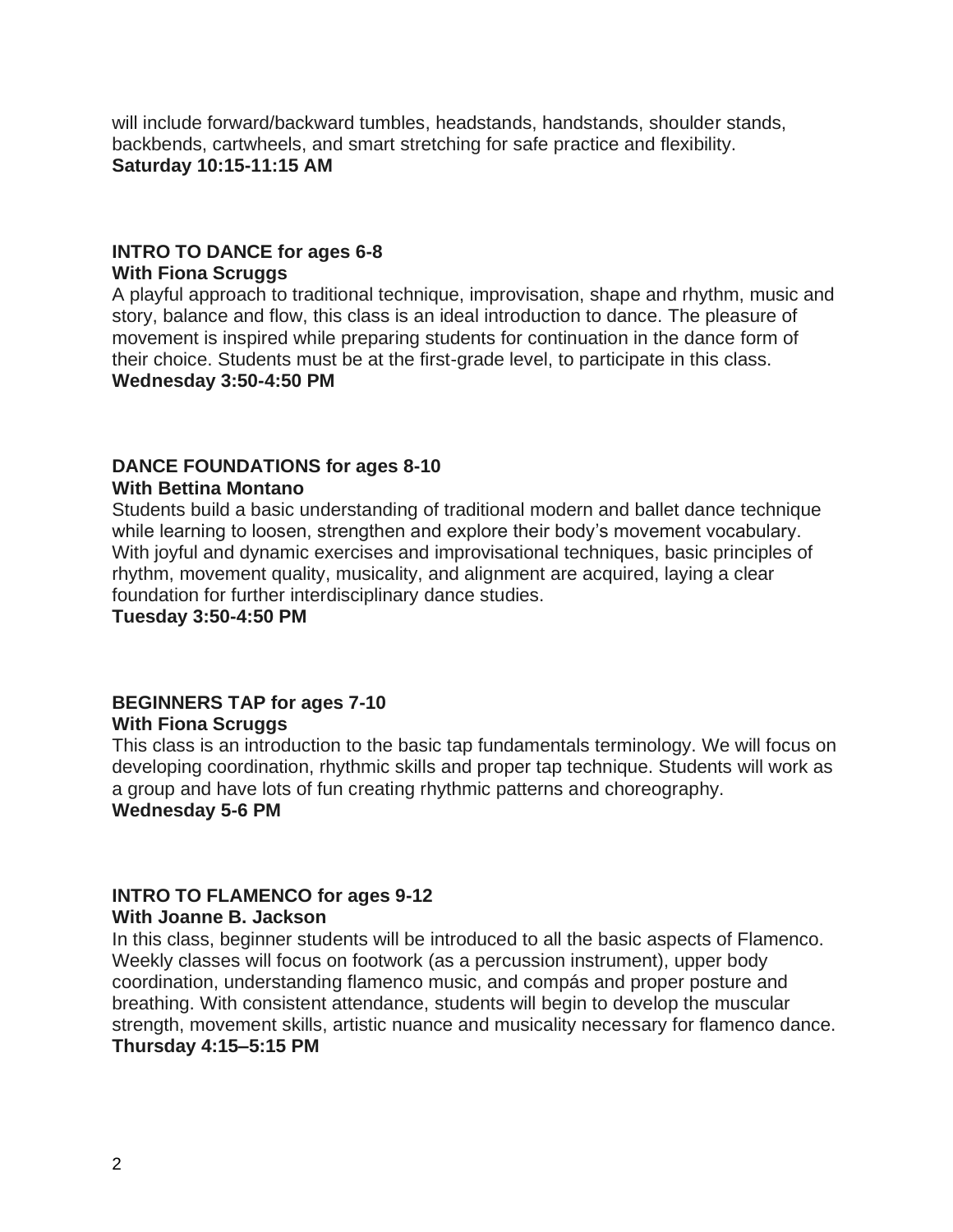## **INTRO TO DRUMMING for ages 8-adult With Rick Shrum**

This rhythm and music introductory class offers students a chance to feel and play with the rhythms of their own lives and of the world. Drummers will listen and learn the pulse and patterns of rhythms to repeat and master, the "call and response" of songs, and to hear and respond to "the break" (to start, change, and stop movement and playing.) As the class progresses the group will learn to play different parts against and with one another creating an ensemble of inspirational rhythm and music. Instruments provided. **Tuesday 3:45-4:30 PM**

#### **FUNK BOX BREAKING for ages 10+ With Andres Ramirez**

Level 1 – Introduction to breaking, learn basic foundational moves with some fun games that help develop both strength and musicality.

Level 2 – Move progression, working and increasing foundational moves for a more complete dance. Kids will start learning how to freestyle in and out of moves. Kids will also learn a variety of footwork types. Students will learn cypher etiquette.

#### **Ages 10+ Friday 4-5 PM Starts January 28**

## **NON CONTACT BOXING for ages 13+**

## **With Genève Berkshire Boxing**

This program provides a welcoming and supportive class for all levels of experience and fitness. Mastering a physical skill does wonders for self-worth and confidence, not to mention health and fitness! Because we teach points-based boxing in this class, it is the perfect modality for the developing bodies of young athletes. This fun class focuses on improving fitness and learning all the elements of boxing training, from practicing punch combos, to throwing a great uppercut on the heavy bag, to learning jump-rope tricks.

**New boxing students are required to take one intro class before the session. January 25: Intro class for new students**

**Spring Session starts February 1** 

**Email berkshire.pulse@gmail.com if you need to find an alternative intro class time.**

**Tuesday, 3:45-4:45 PM**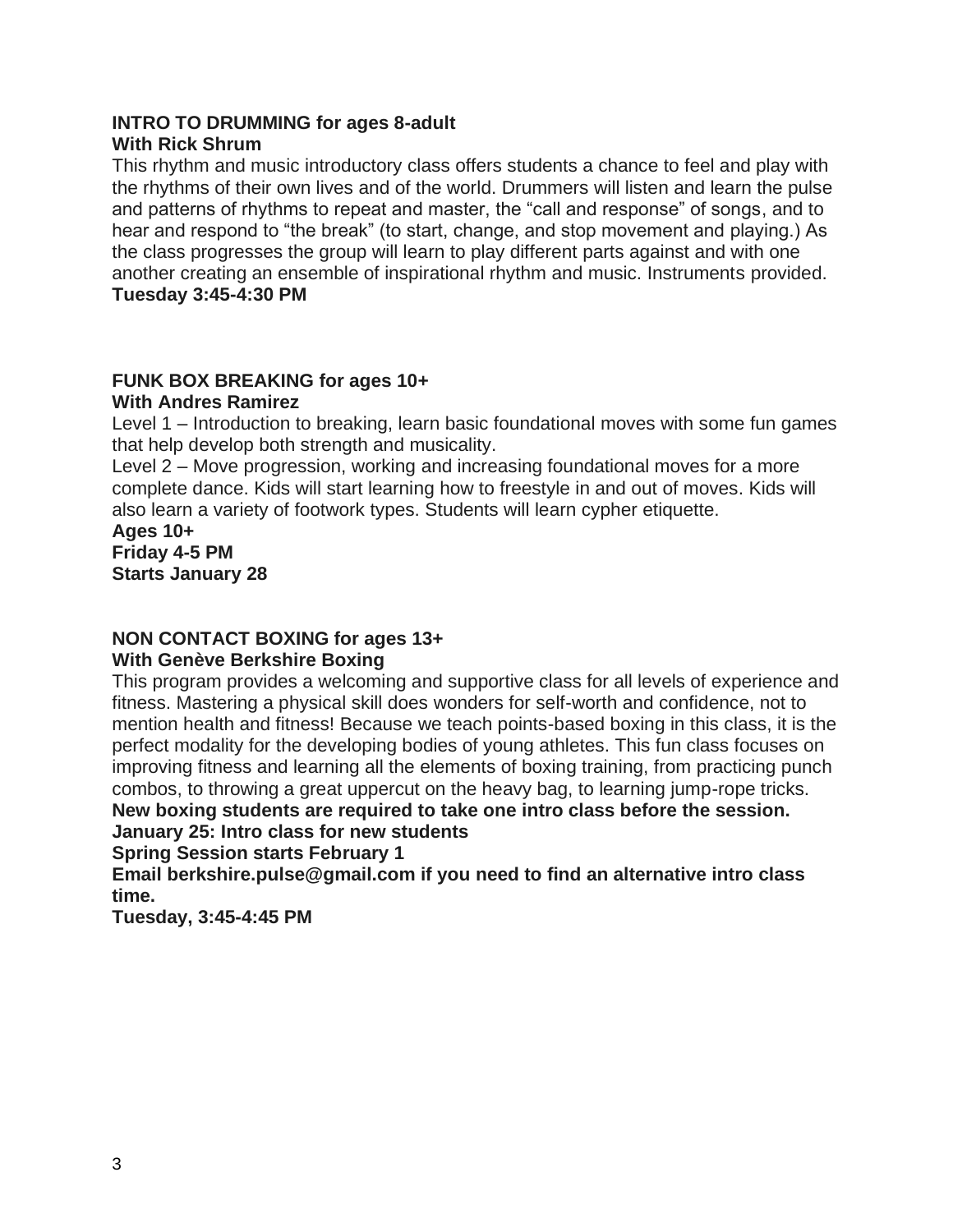#### **DANCE FOR BOYS for ages 10-14 With Tom Masters**

Here's a chance to jump, turn and soar! This class introduces boys, and male identifying persons, to the athletic and artistic skills required in dance training. The class includes elementary classical dance technique, improvisation and dance making. Rhythm, movement quality, musicality, and healthy alignment are developed while offering students the opportunity to explore their own strengths and abilities through a diverse dance practice. An inspiring foundation for further study in all dance forms, sports and life!

**Thursday 4-5:15 PM**

#### **BEGINNERS BALLET for ages 8-10 With Fiona Scruggs**

The foundations of ballet class, technique, alignment, vocabulary, and rhythm are introduced. Students will learn introductory skills of using the ballet barre. Center and traveling classwork draw on character (theatrical folk dance) rhythms and traditional ballet technique progressions. Creativity and experiencing music through movement are emphasized.

**Saturday 9–10 AM**

## **BALLET 1 for ages 9-12**

## **With Fiona Scruggs**

Ballet fundamentals and skills are introduced through the use of the barre and mirror as training tools. Short ballet movement phrases are inspired by character (theatrical folk) dance and classical ballet technique to further develop musicality and vocabulary. Group awareness, positive body image, and the joy of artistic expression and storytelling are emphasized.

Requirements: Participation in two classes per week for ballet 1 dancers is required. Additional classes may include: Intro to Flamenco, Dances of Africa, Capoeira, Modern 1, Intro to Breaking, etc.

**SATURDAY 10:15-11:30 AM**

#### **MODERN 1 for ages 10-12 With Susan Quinn**

Students build upon the fundamentals of dance technique through the study of traditional modern dance principles. Through center practice, basic phrase work, dynamic traveling sequences, improvisation and dance making, students will establish a strong sense of alignment, rhythmic and musical versatility and freedom of expression through movement.

Requirements: Participation in two classes per week is recommended, but not required.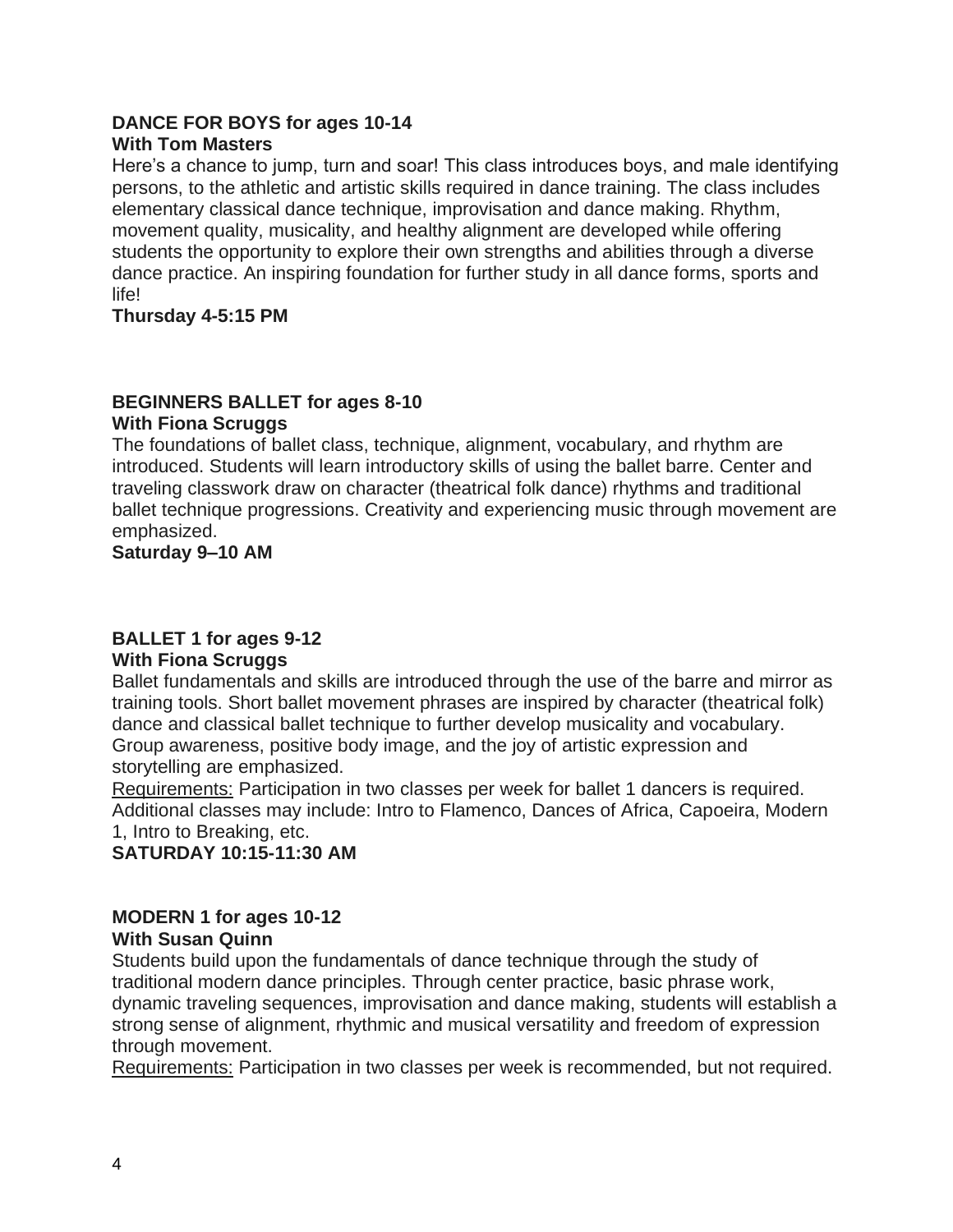Additional classes include: Intro to Flamenco, Dances of Africa, Capoeira, Ballet 1, Intro to Breaking, etc. **Monday 4-5:15 PM**

## **MODERN 2 for ages 11+**

#### **With Gillian Ebersole**

Gillian's Modern 2 class incorporates elements of her eclectic dance training, drawing on Modern techniques and vocabulary while also integrating improvisation, chance, and artistry. We will continue to focus on alignment, balance, fall and recovery, and strengthening and releasing. A conscientious and supportive group experience in a safe and caring environment is emphasized.

Requirements: Participation in two technique classes per week is required for modern 2 dancers.

Additional classes include: Ballet 2, Jazz ⅔, Intro to Flamenco, Dances of Africa, Capoeira, Intro to Breaking, etc.

#### **Wednesday 4-5:30 PM**

#### **BALLET 2 for ages 10+ With Melissa Elstein**

This class is for students with previous ballet training including a solid understanding of basic ballet vocabulary. We will build on that vocabulary and refine alignment through core strengthening warmups and dynamic barre work that directly relates to center ballet exercises. Level 2 ballet technique is learned with an emphasis on whole body movement, breathing, musicality, strengthening and stretching – all while cultivating a healthy body image and mental focus. Students may learn a ballet variation by the end of the semester. Pre-pointe work foot strengthening exercises are taught that are beneficial for all students, whether interested in progressing to pointe or choosing to remain in soft ballet slippers.

Canvas ballet slippers are required. Hair shall be in a bun or high ponytail (if applicable) so the alignment of the student's neck is visible. Please see Pulse's dress code for more specifics.

Requirements: Participation in two ballet classes a week and one modern, jazz, flamenco, Dances of Africa, Capoeira, or Funk Box breaking class is required for these students.

**Tuesday and Thursday 3:45-5:15 PM**

#### **JAZZ 2-3 for ages 11+**

Straight from Broadway, this class focuses on integrating technique into the performance of more advanced jazz dance steps. Isolations, technique, specificity and rhythm lay the groundwork for this jazz class. This class comes down to performance and execution. Students will be expected to dance various styles of jazz, from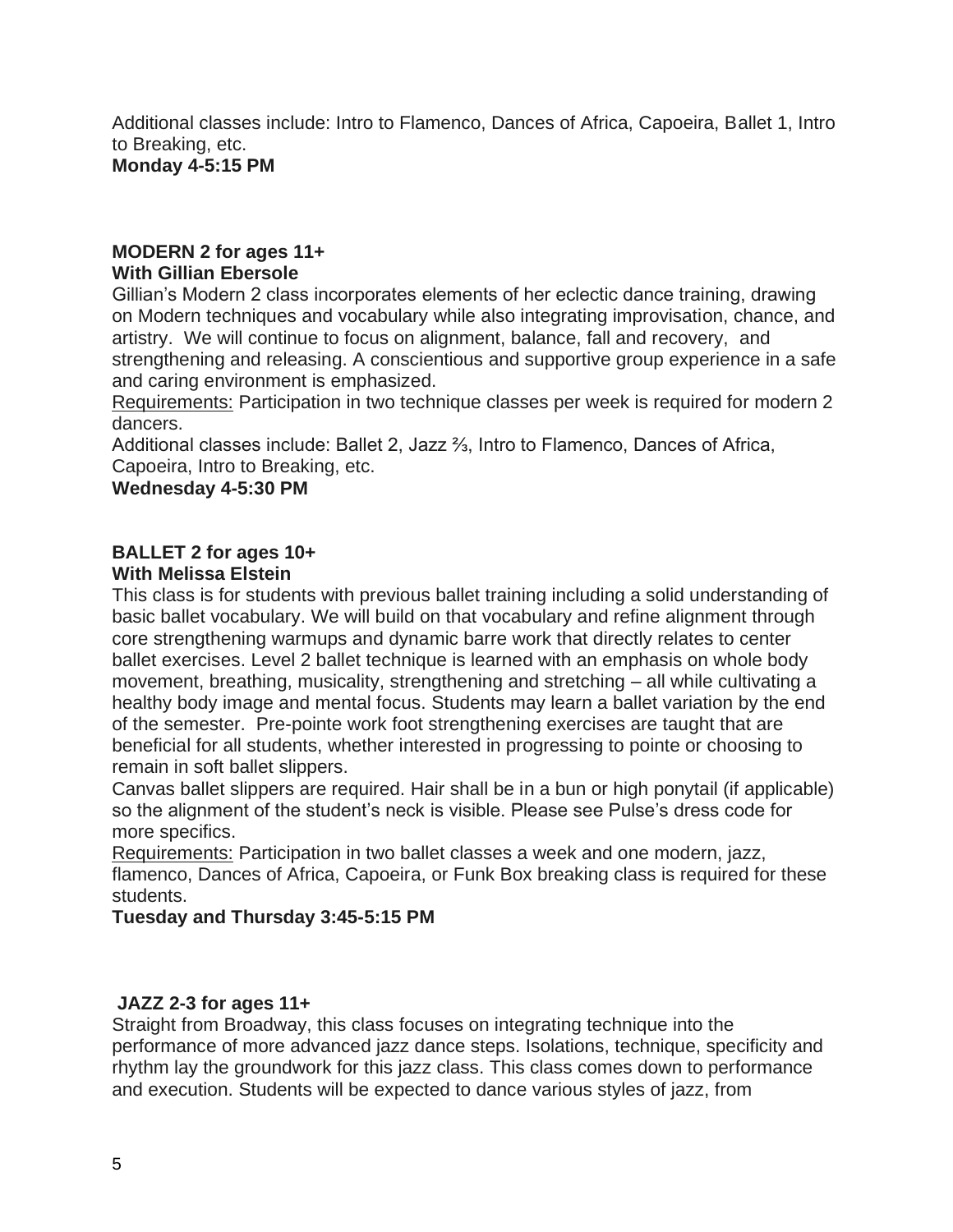Broadway to Pop to make the dancer competitive in today's contemporary market. Dancers should come to class with clean pirouettes, ideally at least a double. Requirements: one additional class a week in either modern, ballet, Flamenco, and FunkBox breaking are all options.

**Monday 3:45-5 PM**

## **MODERN 3 for ages 13+ With Bettina Montano**

This class is centered on the principles and techniques of modern dance. Particular emphasis is placed on alignment and freedom of the body, as well as grounding and continuous movement.

Participants will learn the fundamentals of Limón, Cunningham, and Graham technique, and how these dance languages are relevant in contemporary dance. The class will progress through a series of set exercises and build upon phrase material informed by modern modalities.

Requirements: A minimum of three technique classes are required for participants in this class. These can include modern, ballet, flamenco, jazz, Funk Box breaking, etc. Modern 3 students are encouraged to participate in the Young Choreographers Workshop which immediately follows this class on Wednesdays.

## **Wednesday 4-5:30 PM**

## **BALLET 3 for ages 12+**

## **With Fiona Scruggs**

Students continue to lay a strong foundation for further development of technical and artistic skills including more challenging rhythmic variations and longer phrases and additional classical ballet vocabulary.

Requirements: Two ballet and one modern or jazz technique class per week is required for participation in ballet 3.

## **Monday 5:30-7PM and Friday 4-5:30 PM**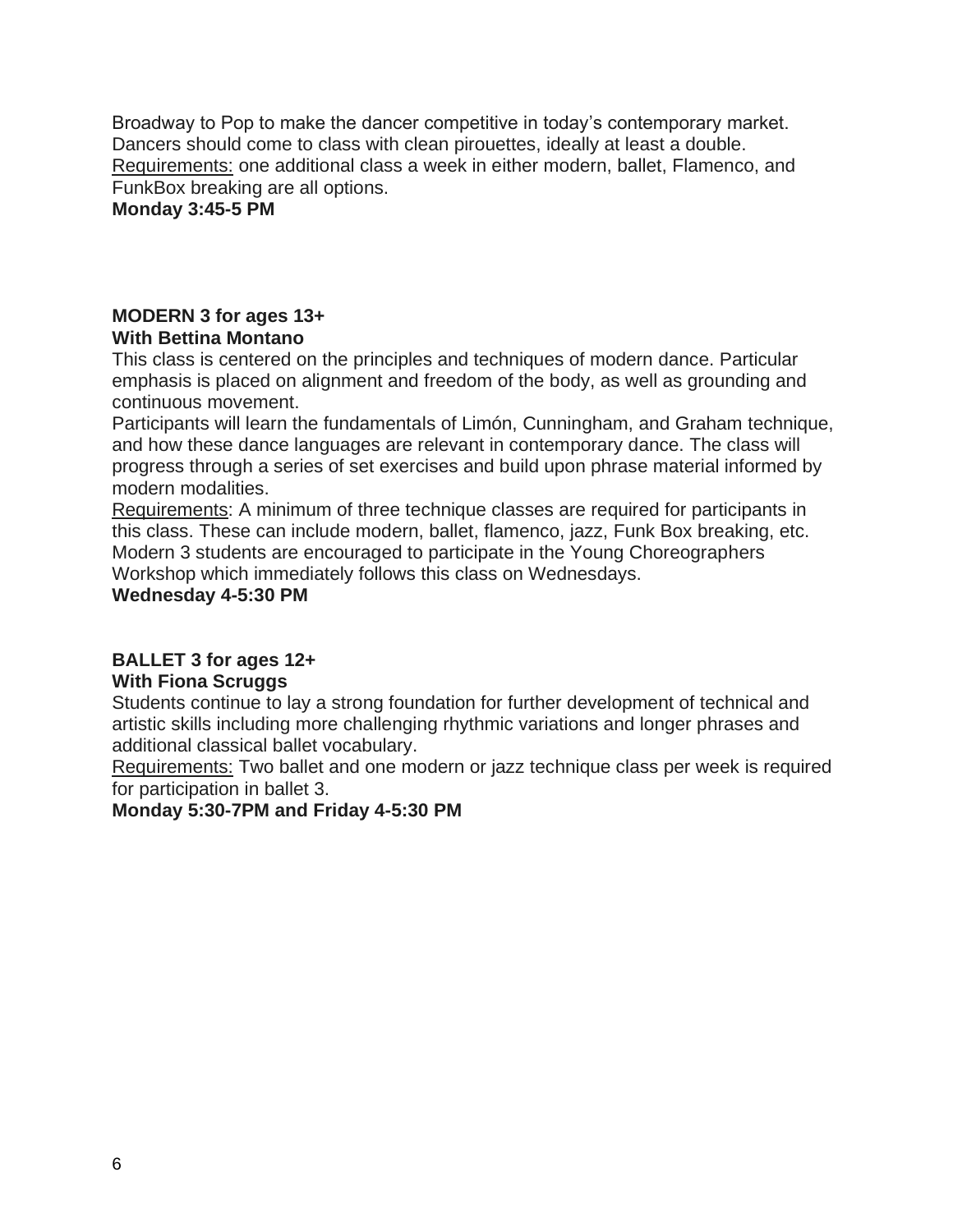## **YOUNG CHOREOGRAPHERS WORKSHOP for ages 13+ With Susan Quinn**

## **Open level**

This class offers dancers an opportunity to expand their own movement vocabulary while deepening their skills in spatial design, dynamics, rhythm and form. We will hone improvisational and collaborative skills by crafting dance into solo and group forms while at the same time uncovering how movement and space are both personal and political. This class will culminate in a presentation open to the public in May or June. Requirements: One additional technique class is required to participate in this class. The Modern 2 and Modern 3 classes are highly recommended. **Wednesday 5:45-7:15 PM**

#### **Young Choreographers Initiative for ages 16+ With Susan Quinn and IAN Spencer Bell**

A composition/performance class for students who participated in the Fall MOVEMENT: THE LANGUAGE OF TRANSFORMATION workshop. This class is designed for young choreographers committed to transforming themselves and their world through the craft of dance-making while also expanding their dynamic range as performers. Artists will collaborate on a group piece for the end-of-year performance based on their discovery of what matters to them as a community. Get ready to connect, have fun, and create a dance that makes a difference! (This class is required for Senior YCI artists). **Saturday, 1:30-3:00 PM**

## **SENIOR CHOREOGRAPHIC PROJECT for ages 17+**

A full-year commitment for students in their final year at Berkshire Pulse. Dancers are invited to explore the process of creating original dance and to ultimately choreograph a solo or group piece for Pulse's Spring performance. This senior student is required to participate in the Young Choreographer's Workshop or the Young Choreographers Initiative, as an opportunity to develop skills and material. To be eligible for this project, the student must communicate their intention to participate in this project to Bettina Montano by October 15, as well as consistently attend their enrolled classes. In the Spring session, this student will be required to work on a weekly basis, independently and outside of class time. Additional rehearsals will be arranged for working with a faculty mentor of their choice.

Fee: There is a \$150 fee for participation in this project. This offsets the expenses associated with faculty mentorship and unlimited studio use during the Spring Session.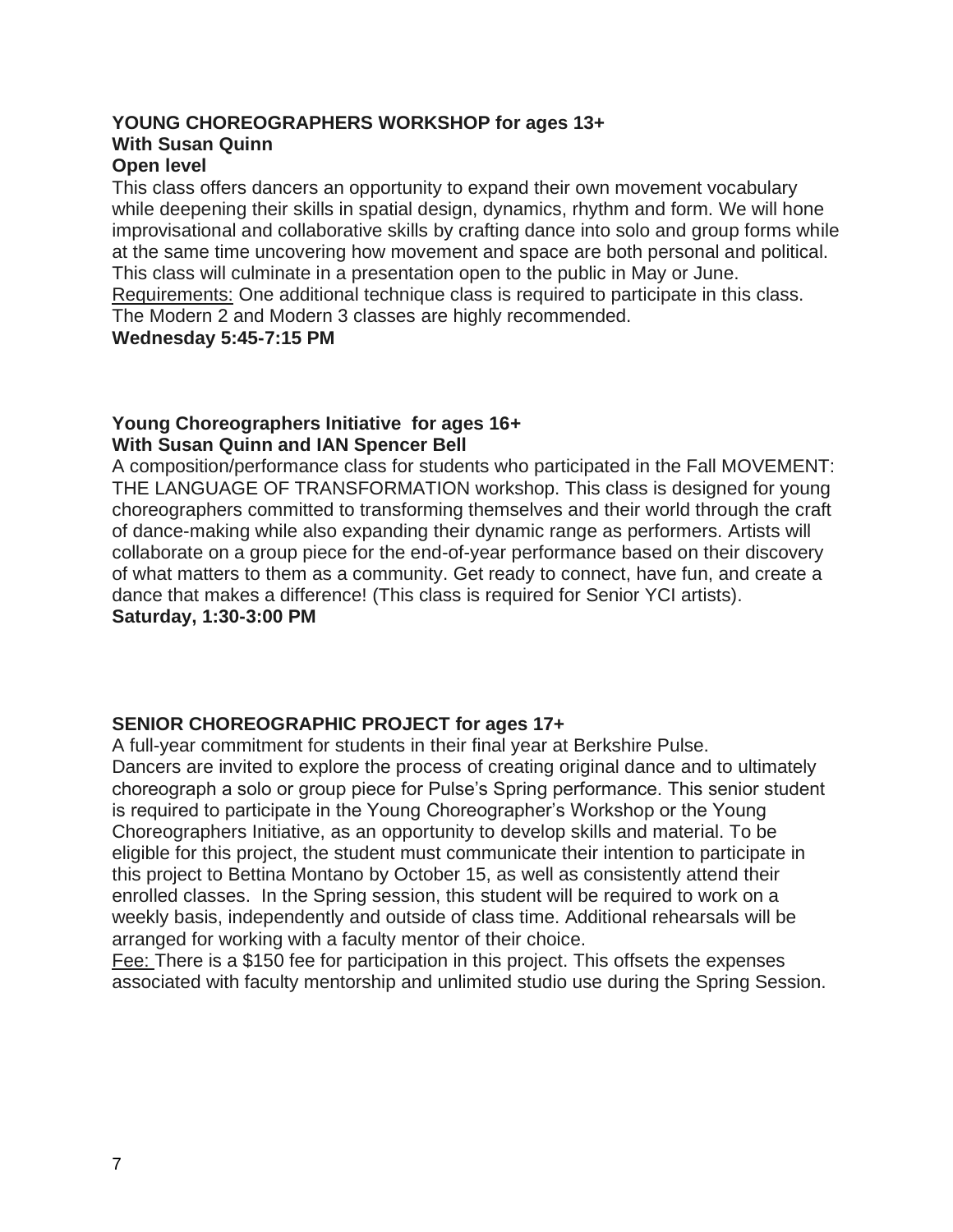#### **Contemporary 4 for ages 14+ With Joe Poulson and Ryoko Kudo**

This class is an exploration between history, freedom, and structure within modern/contemporary dance movements and practices. Classes will focus on exploring and expanding tools of performance and process, emphasizing technical and artistic practices which encourage students to challenge themselves as artists and self-assured athletes fully committed to individual growth.

**Saturdays 11:45-1:15 PM**

## **BALLET 4 for ages 14+ With Isadora Wolfe**

Building on the foundations of technique developed in Levels 1 -3, these classes introduce more advanced ballet vocabulary, develop artistic and musical phrasing, and hone the functional alignment principles necessary for a healthy and full movement experience. Classes build stamina and endurance, deepen each dancer's knowledge of their individual habits and strengths, and further refine qualitative expression, to give the dancer more options within their body and challenge them towards growth. Requirements: Level 4 dancers are required to participate in a minimum of five classes per week.Two ballet 4 classes per week, a choice between Ballet 3 on Monday and Community Ballet on Tuesday, plus a choice of one modern, jazz, choreography, contemporary or Flamenco classes are required. Pointe work is a traditional extension of ballet technique, but not a requirement of the advanced level ballet student. **Thursdays 5:20-7:00pm and Friday 4-5:30 PM**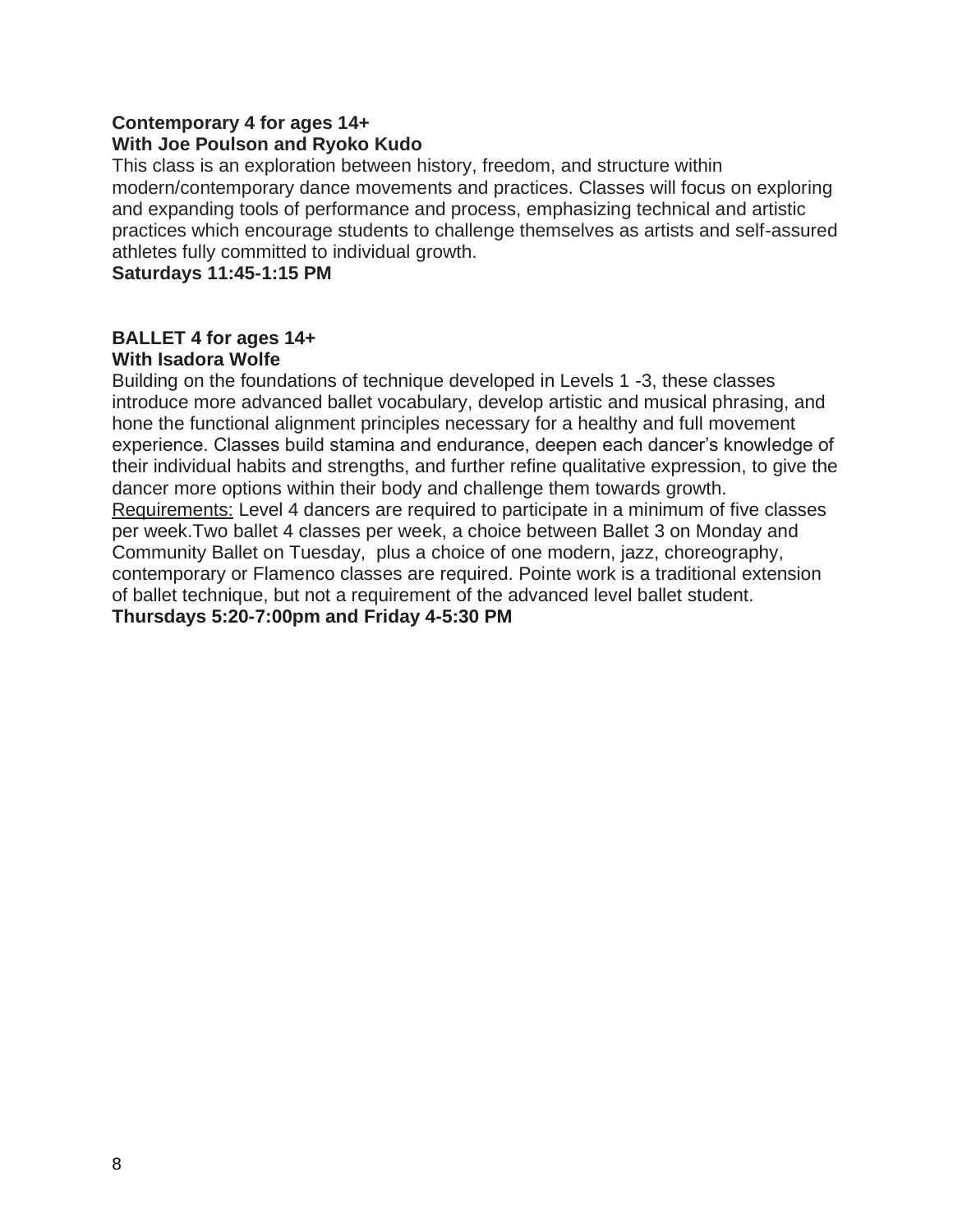#### **BEGINNERS POINTE for ages 12+, by invitation With Micheline Weiler and Melissa Elstein**

Students in beginning pointe will discover the critical sense of balance and alignment that it takes to stabilize over the platform of pointe shoes. They will further develop their dance training, engaging more strength while employing a new coordination. Students will continue to employ resistance band exercises they learned in their pre-pointe work, as well as exercises at the barre, both in their slippers, and in pointe shoes, as they endeavor to develop the articulation and strength required in their feet and ankles. This slow process builds the pointe foundation for graduating from two hands on the ballet barre, to one hand, to the freedom of center work. Schedule of required classes for beginning Pointe students is determined based on the individual needs of each student and group with whom they are participating.

Requirements: A minimum of 5 classes a week is required. Beginning pointe students do not perform en pointe in the first year. Students in Beginner Pointe are required to take Saturday Intermediate Community Ballet class prior to Pointe class. Pointe work is a traditional extension of ballet technique, but not a requirement of the advanced level ballet student. Three ballet classes, in addition to a choice of modern, jazz or contemporary class are required for students training en pointe.

## **Saturday 11:15 AM-12 PM**

## *GENERAL POINTE REQUIREMENTS:*

Pointe work is extremely challenging and demands a high level of commitment in order to fine tune alignment, build strength, and develop coordination. Appropriate physical and emotional maturity are required in order to begin and engage in Pointe work, which generally does not occur before the age of 12. At least two years of prior Ballet training are a necessary preparation. Pointe work is available to Intermediate and Advanced level Ballet students by invitation.

Participation in Pointe class en pointe requires consistent attendance in all technique classes throughout the week. For injury prevention, students who are absent from technique classes may be asked to participate in make up classes if available, or to take Pointe class in ballet slippers until all classes have again been attended.

## **BROADWAY JAZZ 3-4 for ages 14+**

#### **With Tom Masters**

This high-energy class will prepare any dancer for the bright lights of Broadway! Relying heavily on a knowledge of ballet and jazz, this class will place a high focus on musical interpretation as you learn actual Broadway choreography.

Requirements: Participation in an additional ballet and/or modern technique class is required for students in this class.

#### **Friday 5:30-7 PM**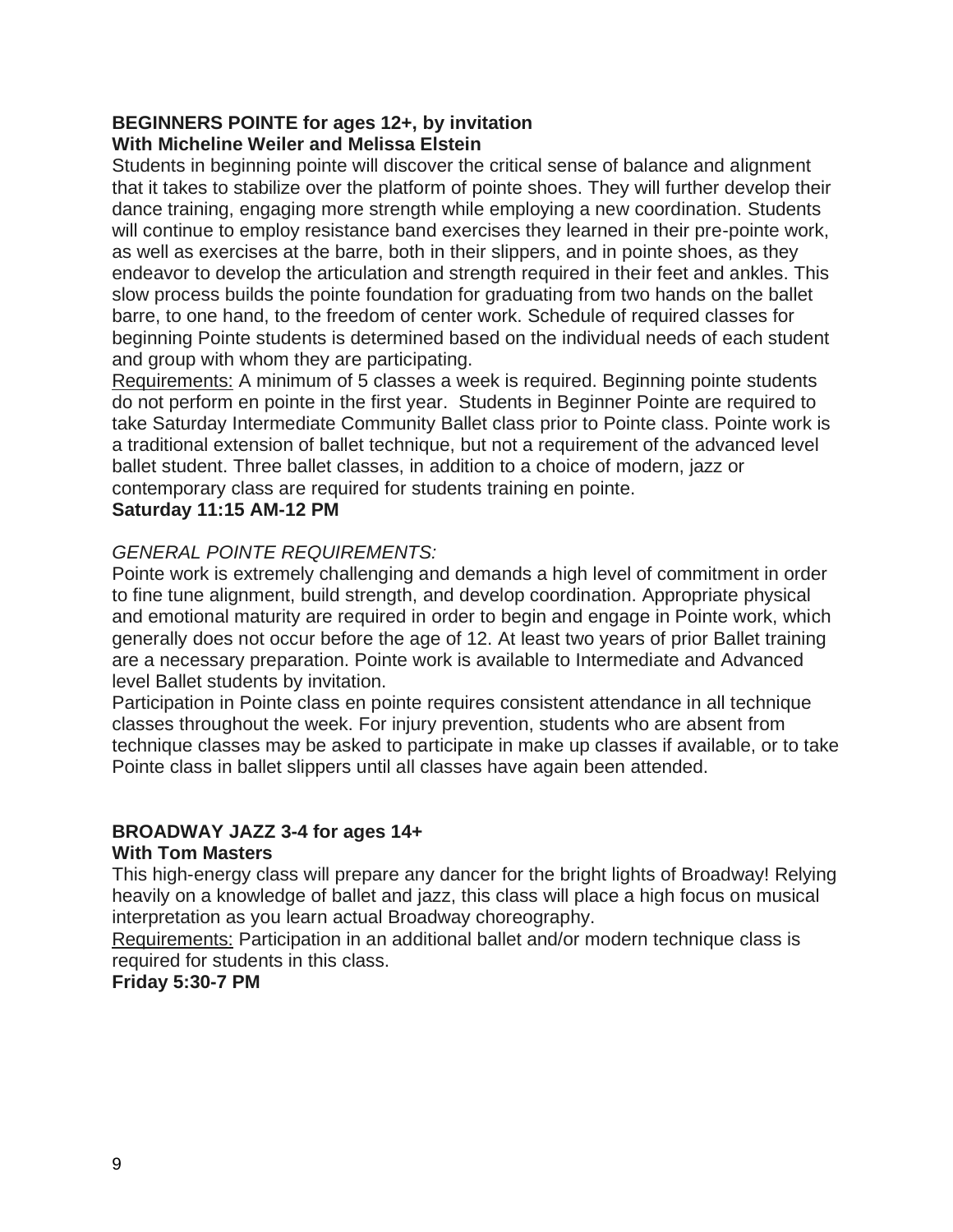#### **TAP -INTERMEDIATE for ages 11+ With Tom Masters**

This class will be focusing on clean technique and developing a wider vocabulary of steps.

**Tuesday 5-6 PM**

#### **TAP -ADVANCED for ages 13+**

Get out your tap shoes, Francis! This class will focus on clean technique, rhythm, precision and performance. With a Broadway lens, our repertoire this session will focus on Susan Stroman, Casey Nicholaw, Gower Champion, and Kathleen Marshall. In addition to the precise execution of steps, we will focus on performance and execution. **Monday 5:15-6:15 PM**

#### **BRAZILIAN PERCUSSION ENSEMBLE for ages 10+ With Tarcisio Ramos Dos Santos**

In this class we will learn several iconic Brazilian rhythms including Samba, Samba Reguea, Baião, Xaxado, and Maracatu. All these rhythms have an African influence and are the backbone of the Brazilian musical soul. We will learn to play traditional Brazilian instruments that compose the Brazilian percussive ensemble called Bateria! It will be fun and we will learn together one beat at a time!

# COMMUNITY CLASSES

Community classes for the fall session run September 13 – January 15, unless otherwise noted.

**Community class rates for the Spring Session: 10 for \$150 Class Pass 20 for \$240 Class Pass**

## **ADULT BROADWAY JAZZ for ages 18+**

#### **Tom Masters**

Join Ilana Ransom Toeplitz (Broadway's VIOLET & THE PROM) to jazz-hand-and-Fosse-out all of your wildest Broadway dreams! This class is designed for anyone with 2+ years dance experience and a love for finishing other people's sentences with unprompted lyrics from your favorite musicals. Class begins with a stretch and warmup, some across-the floor work and eventually a combination. This session, we'll be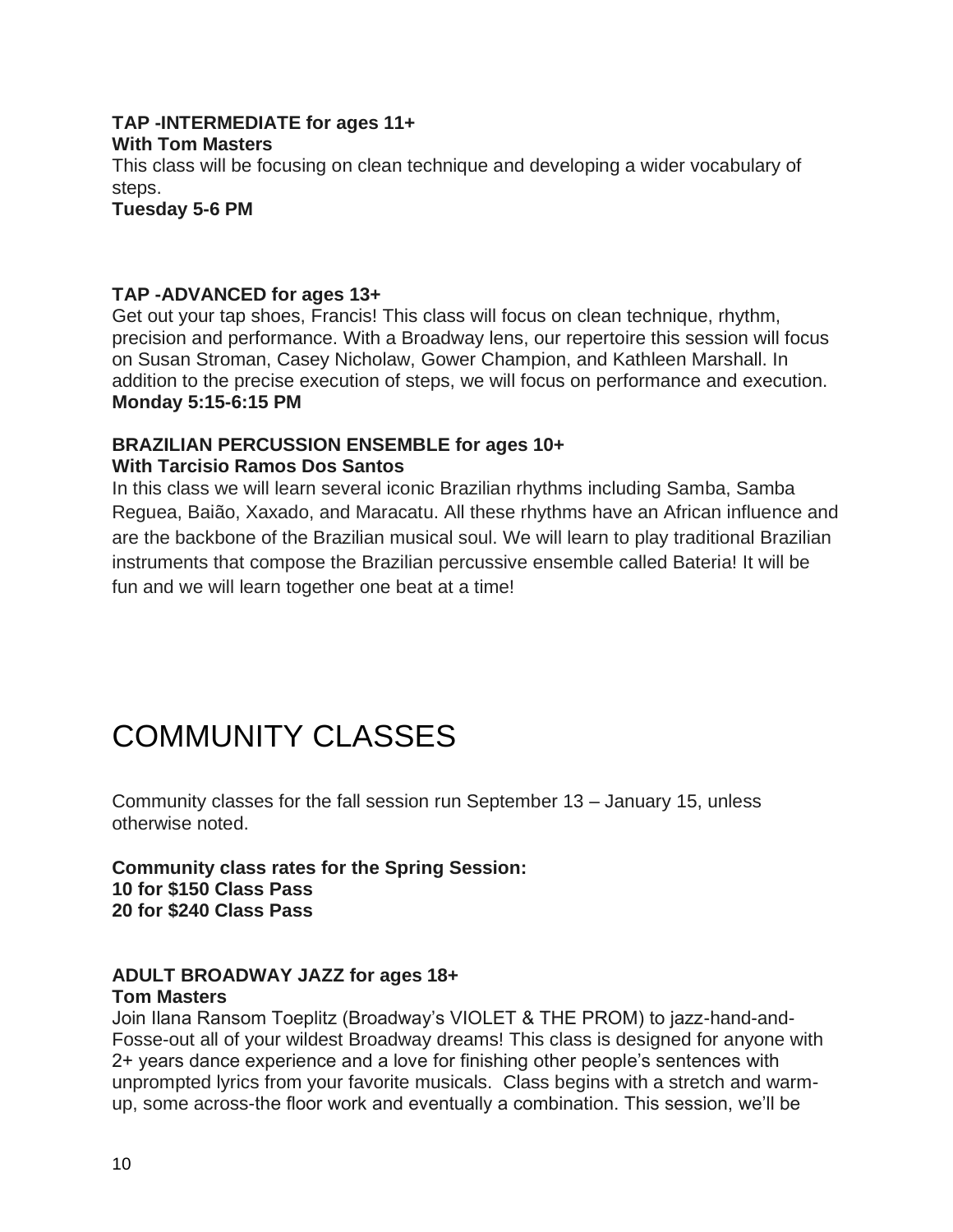dancing to the original Broadway choreography from "Chicago", "Legally Blonde", "The Prom" as well as other hits from new and old show tunes…. and All That Jazz. Character or Jazz shoe/sneaker recommended. Jazz hands mandatory. Hotcha. Whoopee.

**Friday 6:45 - 8pm**

#### **INTRO TO BRAZILIAN SAMBA DANCE for ages 16+ With Tarcisio Ramos Dos Santos**

Samba is the most popular Afrobrazilian dance known and practiced in Brazil and around the world. The peculiar and fun samba dance steps are a fun workout and a way to express yourself. The meter is a simple 2/4 but its syncopation brings an authentic energy where the dancer will play, dance, create and, most importantly, have fun. This is an introductory Samba class and no dance experience is required. The class will be predominantly solo dancing, but there will be partnering at times. **Friday 7-8pm**

## **SHAKE YOUR SOUL With Madeline Despres-Chen**

Shake Your Soul® is a movement practice that relaxes the nervous system, energizes the body, and awakens the soul through a fluid dance repertoire set to music from around the world. Participants learn to move intuitively and listen to the wisdom of their bodies while connecting with self and others. All levels and ages welcome! If you love to move but don't consider yourself a "dancer," this class is for you. If you consider yourself a "dancer" and you would like to connect with your body on a deeper level, this class is for you.

Class typically begins with a Qi Gong warm up, and then Madeline will lead participants through various types of movement relating to the different fluids within the body. The final portion of the class includes movement activities that allow for individual expression, partner work, and relating to the group. This class is never about how you look—only about how you feel. Participants are encouraged to adjust any movement that Madeline offers according to their own needs and level of comfort.

## **Thursday 5:30-6:30pm & Friday 10-11am**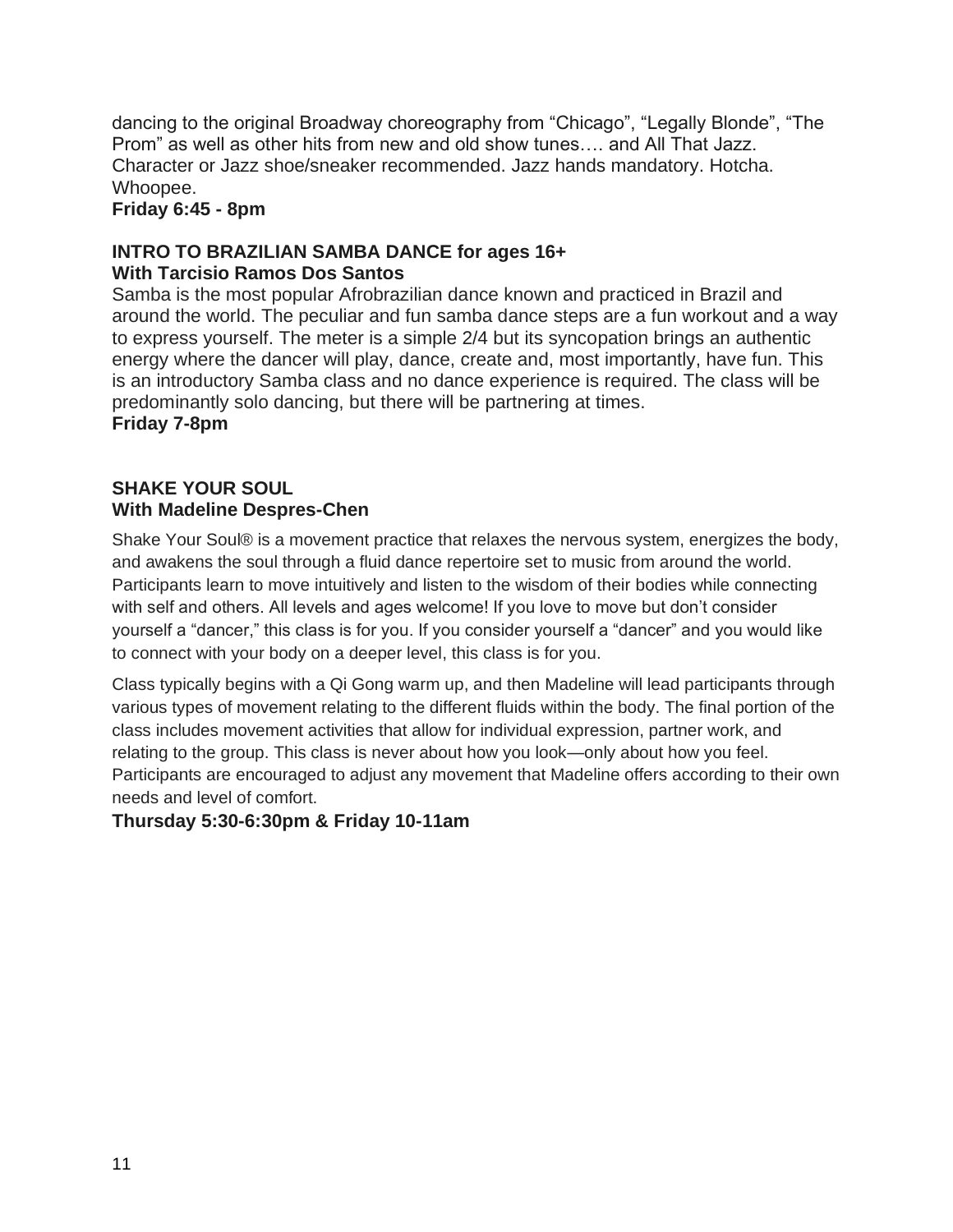## **BALLET, ADVANCED BEGINNER/INTERMEDIATE for ages 12+ With Alex Bloomstein and Shannon Nulf**

Dancers will be challenged to enhance balance, coordination, flexibility, and footwork. Barre work will include exercises to both improve speed and accuracy of movement, as well as those to build strength and control in adage. Center work will build upon the dancers' proficiency, as well as develop artistry through the movements – port de bras, adagio, small jumps, pirouettes and turns and traveling movements. Modifications and progressions will be made to accommodate each dancer's ability level.

**Tuesday 6:30 – 8 PM w/ Alex Bloomstein**

**Saturday 9:30-11 AM w/ Shannon Nulf**

## **BALLET ZEN CLASS – Adult Ballet, Core Strengthening , & Relaxation Exercises for ages 21+**

## **With Melissa Elstein**

Taught by Melissa Elstein, this fusion class is open to adults 21 and over. All ages will benefit, including seniors, from learning gentle core strengthening exercises at the beginning of class, followed by ballet barre and basic center work, and a guided deep relaxation and short meditation to close. There will be an emphasis on leg and core strengthening, weight shifting, and balance work while learning adult ballet technique. These skills are useful for fall prevention – so important as we age – and combined here with beautiful music, the gracefulness of ballet movement, mental focus and relaxation, students will have a holistic movement class experience.

Canvas ballet slippers, jazz shoes, or socks with traction required. Must bring your own yoga mat.

#### **Thursday, 2-3:15 PM**

## **CONTEMPORARY for movers of all levels, ages 14-adult With Fern Katz**

In this class, we will explore the building blocks of floorwork technique. This includes spiraling in and out of the floor, basic acrobatics commonly found in contemporary dance, working with the floor as a dance partner, shifting weight, axis, and center of gravity. Class will typically start with a vigorous warmup, move to the center for a floorwork phrase, and end with a big, juicy contemporary phrase. In addition to contemporary floorwork technique, you can also expect to play with stage presence, performance quality, dance making, and improvisation. This class is appropriate for those with a strong background in movement who are looking to build floorwork technique from the ground up. Most importantly, in this class we will co-create an environment that encourages each individual to build productive mental tools that will efficiently strengthen performative skills.

#### **Monday 6:15-7:45PM**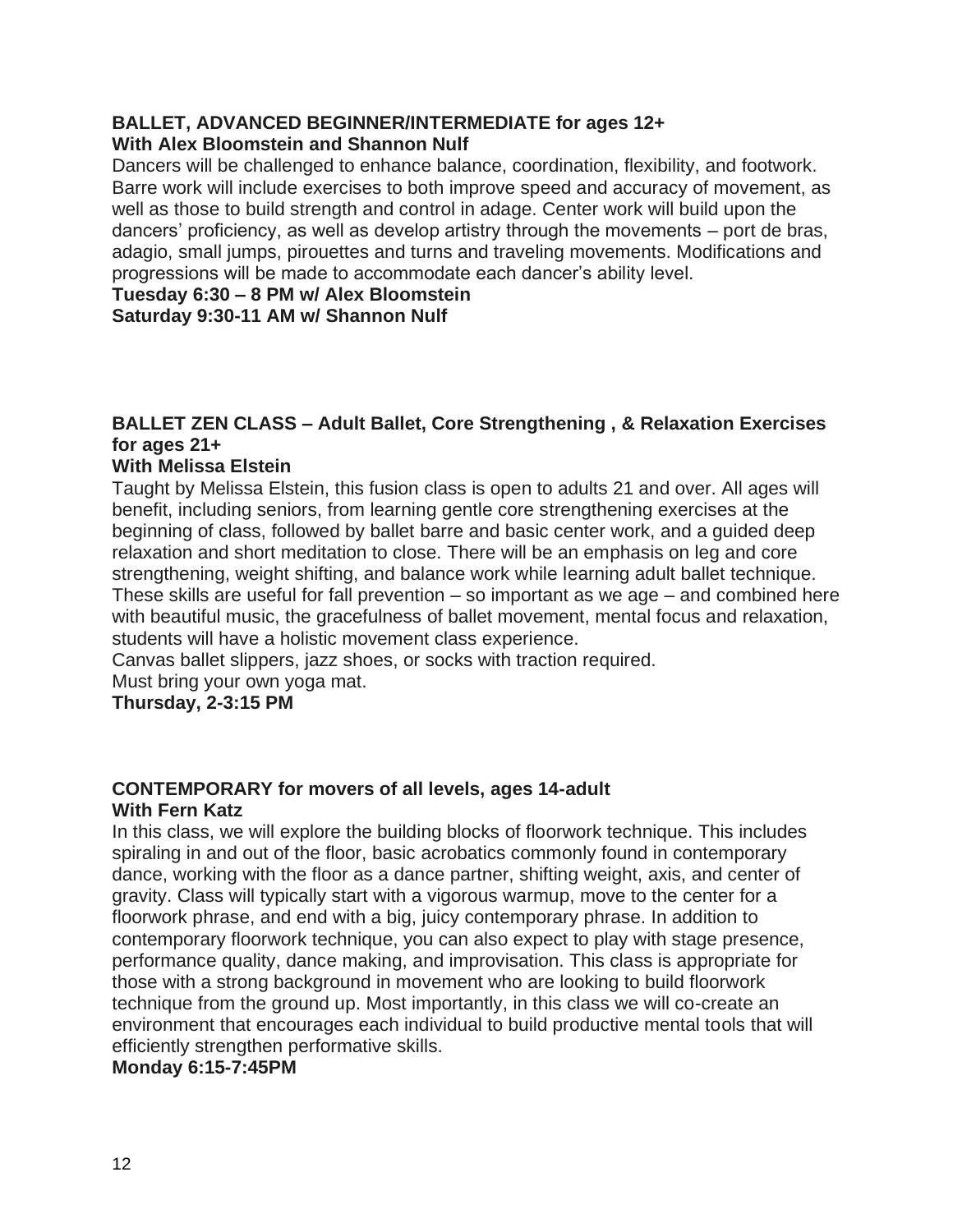## **MODERN, BEGINNER+ for ages 14-adult With Bettina Montano**

This gentle dance class for adults and teens is based on breath, flow, rhythm and release. Drawing on various expressions and techniques of modern dance, classwork includes opening with structured improvisation into warm-up exercises in center which move into more generous use of space with joyful and dynamic phrases.

## **Tuesday 9-10:15 AM**

## **MODERN, INTERMEDIATE/ADVANCED for ages 16-adult With Bettina Montano**

Drawing from a variety of modern dance traditions and techniques, this class emphasizes technical and artistic classwork which develops strength, flexibility, alignment, musicality and versatility of expression. Classes begin with structured improvisation and floor-work, progressing to dynamic phrases in center, at the barre and traveling across the floor. Participants are encouraged to attend as regularly as possible.

## **Thursday, 5:30-6:45pm**

## **YOGA, ALL LEVELS**

## **With Erin Naylor**

Whether this is your first or 200th class, you'll feel right at home here! With an emphasis on basic alignment and foundations, asana (postures), pranayama (breath exercises) and meditation are broken down for greater understanding and exploration of the body. Questions and requests are encouraged. Detailed instruction is provided, and all are welcome. Bring a mat, blocks, strap and anything else you like to use when taking a yoga class.

## **Wednesday, 6:15 – 7:15 PM FREE to Housatonic Residents!**

#### **FLAMENCO open level for ages 18+ With Joanne B. Jackson**

This class will focus on exercises for Flamenco footwork, body posture, movement and coordination. Exercises will then be incorporated into short segments of choreography, taking the student beyond the steps and into the experience of individual style and expression. Joanne's classes increase self-confidence and emphasize individuality, supporting the student in expression of personal character and emotion. This class is best suited for students with basic knowledge of flamenco.

**Tuesday 6:15 – 7:30PM**